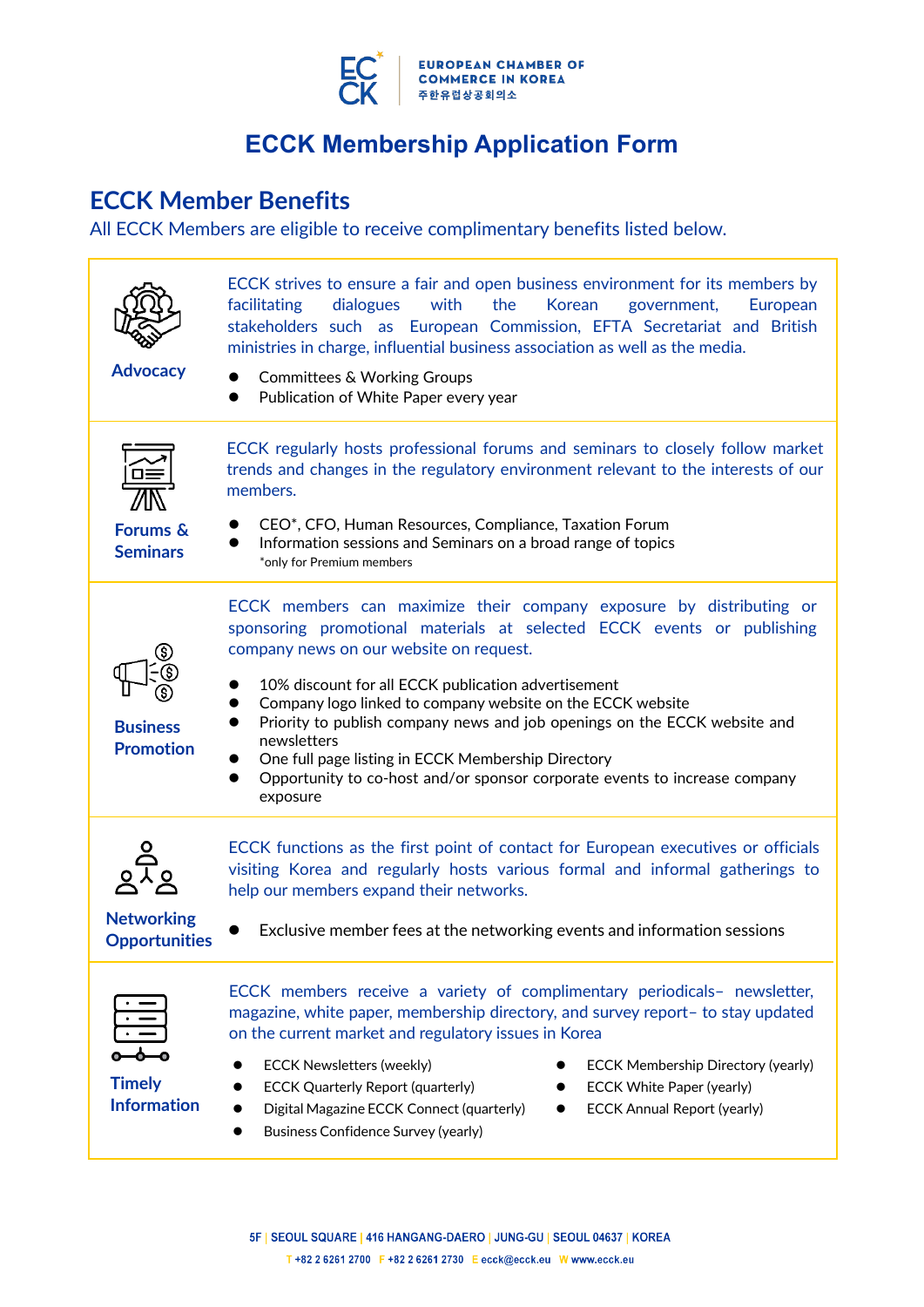

# **General Membership Types & Fee Structure**

Please select your membership type below.

|        | <b>Category</b>                                                                                                                                                                                    | <b>Definition</b>                                                                                                                                      | Fee (KRW)                                                |
|--------|----------------------------------------------------------------------------------------------------------------------------------------------------------------------------------------------------|--------------------------------------------------------------------------------------------------------------------------------------------------------|----------------------------------------------------------|
| □      | <b>Corporate</b><br><b>Members</b>                                                                                                                                                                 |                                                                                                                                                        | Pricing is based on number<br>of people employed locally |
|        |                                                                                                                                                                                                    | Companies or legal entities duly registered in<br>the Republic of Korea.                                                                               | 1 to 10<br>800,000                                       |
|        |                                                                                                                                                                                                    | Corporate Members in good standing<br>(all<br>$\circ$<br>membership any other relevant dues fully paid)<br>exercise the right to take motions and vote | 11 to 25<br>1,080,000                                    |
|        |                                                                                                                                                                                                    | through their duly designated representatives.<br>European Union (EU), European Free Trade<br>$\circ$                                                  | 26 to 100<br>1,620,000                                   |
|        |                                                                                                                                                                                                    | Association (EFTA), UK nationals representing<br>Corporate Members as well as other nationals                                                          | 101 to 300<br>2,565,000                                  |
|        |                                                                                                                                                                                                    | representing Corporate Members headquartered<br>in the EU, EFTA or UK may be elected as<br>Committee Chairperson, admitted to ECCK                     | 301 to 500<br>2,835,000                                  |
|        |                                                                                                                                                                                                    | Committees, and elected as members of a Board.                                                                                                         | $501+$<br>3,240,000                                      |
| $\Box$ | Companies or legal entities not registered in the<br><b>Overseas</b><br>Republic of Korea.<br><b>Members</b>                                                                                       |                                                                                                                                                        | 675,000                                                  |
| □      | Non-profit<br>A non-profit organization is a group organized for<br><b>Organization</b><br>purposes other than generating profit (e.g. local<br>government, school, or hospital)<br><b>Members</b> |                                                                                                                                                        | 1,500,000                                                |
| ш      | <b>Charity</b><br>An organization set up to provide help and raise<br><b>Members</b><br>money for those in need.                                                                                   |                                                                                                                                                        | 800,000                                                  |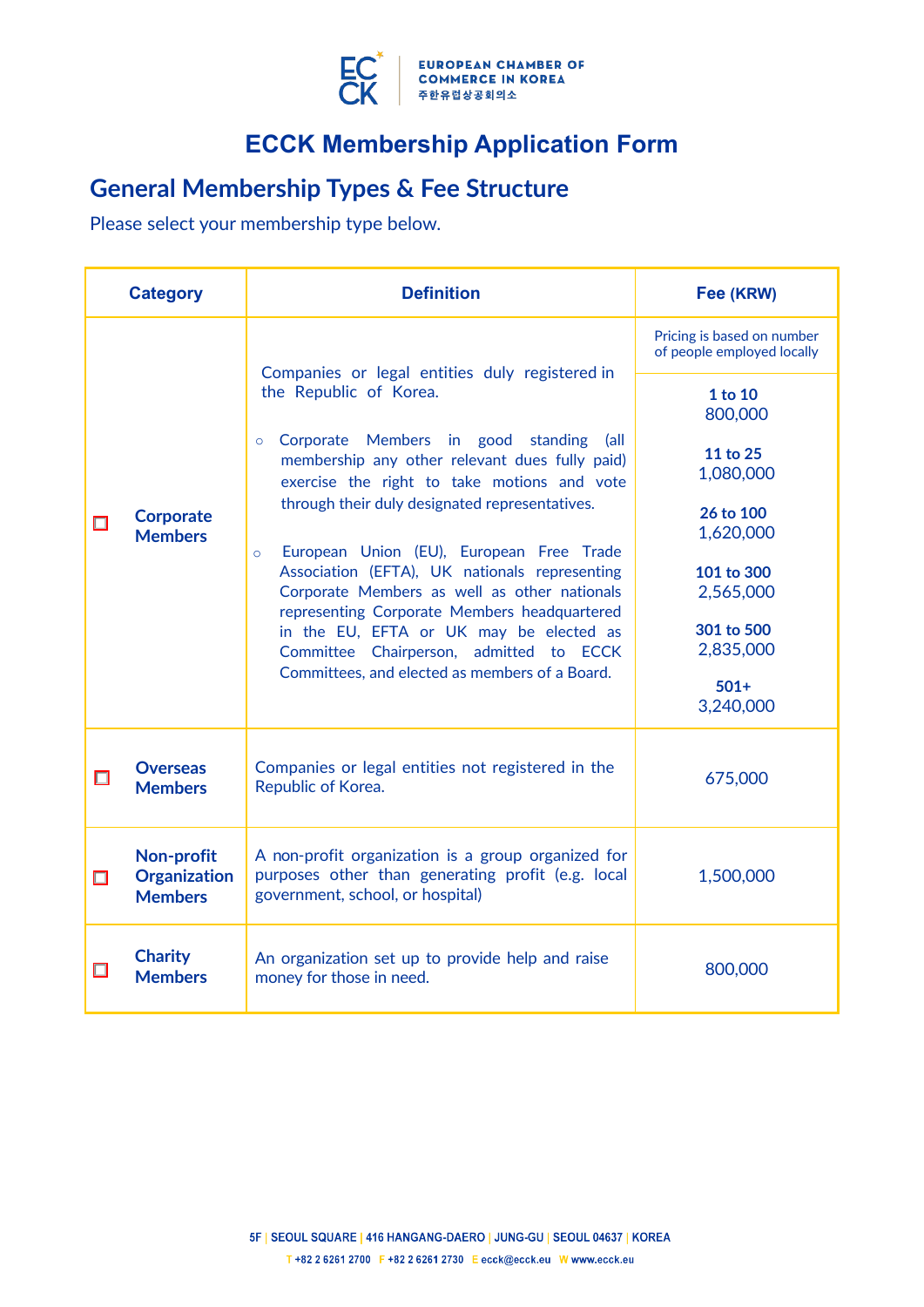

# **Company Information**

| <b>Company Name</b>                   |                                                                                                                                                                                                                                                                                                                                                                                                                          |                                                                                                                                                                                                                                                                                                                                                                                                                            |  |
|---------------------------------------|--------------------------------------------------------------------------------------------------------------------------------------------------------------------------------------------------------------------------------------------------------------------------------------------------------------------------------------------------------------------------------------------------------------------------|----------------------------------------------------------------------------------------------------------------------------------------------------------------------------------------------------------------------------------------------------------------------------------------------------------------------------------------------------------------------------------------------------------------------------|--|
| <b>Website</b>                        |                                                                                                                                                                                                                                                                                                                                                                                                                          |                                                                                                                                                                                                                                                                                                                                                                                                                            |  |
| <b>No. of Employees</b><br>(in Korea) |                                                                                                                                                                                                                                                                                                                                                                                                                          |                                                                                                                                                                                                                                                                                                                                                                                                                            |  |
| <b>Address</b>                        |                                                                                                                                                                                                                                                                                                                                                                                                                          |                                                                                                                                                                                                                                                                                                                                                                                                                            |  |
| <b>Business Sector</b>                | $\Box$ Accounting & Auditing<br>$\Box$ Art & Culture<br>$\Box$ Automotive<br>$\Box$ Chemical<br>$\Box$ Construction<br>$\Box$ Consulting Services<br>$\Box$ Cosmetics<br>□ Consumer Products<br>$\Box$ Defense<br>$\Box$ Education<br>□ Energy / Environment /<br><b>Renewables</b><br>$\Box$ Engineering & Manufacturing<br>□ Event Organizers<br>□ Fashion & Luxury<br>□ Financial Services<br>$\Box$ Food & Beverages | □ Government / Non-profit /<br><b>Public organizations</b><br>$\Box$ Healthcare<br>$\Box$ HR/Recruitment<br>□ Hotels & Residence<br>$\Box$ Inspection/Testing<br>$\Box$ ICT<br>$\Box$ Legal Services<br>$\Box$ Logistics<br>$\Box$ Marine & Shipbuilding<br>$\Box$ Media / PR / Communications<br>□ Relocation Services<br>$\Box$ Retail & Distribution<br>□ Transportation Service<br>$\Box$ Real Estate<br>$\Box$ Others |  |
| <b>Company Nationality</b>            |                                                                                                                                                                                                                                                                                                                                                                                                                          |                                                                                                                                                                                                                                                                                                                                                                                                                            |  |
| <b>Company Share</b>                  | European _____% Others _____% (Indicate Country _______________)                                                                                                                                                                                                                                                                                                                                                         |                                                                                                                                                                                                                                                                                                                                                                                                                            |  |
| <b>Company Introduction</b>           | Please write in complete sentences. Use bullet points if necessary                                                                                                                                                                                                                                                                                                                                                       |                                                                                                                                                                                                                                                                                                                                                                                                                            |  |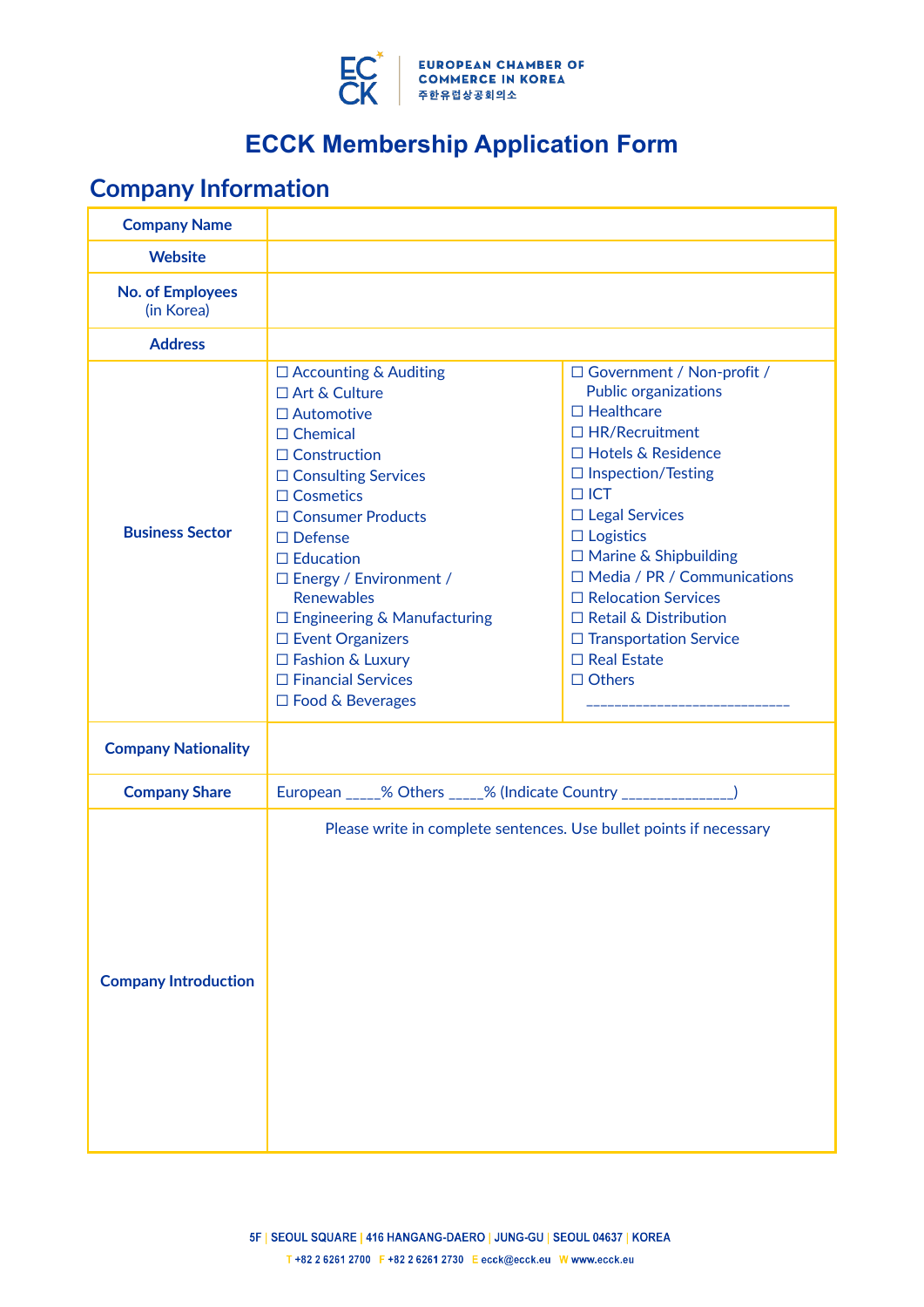

## **Representative Information**

Please provide us with information of your company representative. (e.g., President, CEO, Managing Director, General Manager)

| <b>Name</b>                            | $(\Box Mr. / \Box Ms.)$   |     |  |
|----------------------------------------|---------------------------|-----|--|
| <b>Title</b>                           |                           |     |  |
| Nationality                            |                           |     |  |
| Email                                  | Tel                       |     |  |
| <b>Mobile</b>                          |                           | Fax |  |
| <b>Alternative Contact (Secretary)</b> |                           |     |  |
| <b>Name</b>                            | $(\Box$ Mr. / $\Box$ Ms.) |     |  |
| <b>Title</b>                           |                           |     |  |
| Email                                  |                           | Tel |  |
| <b>Mobile</b>                          |                           | Fax |  |

## **Main Contact Information**

Please provide us with information of your company's main point of contact for the ECCK.

| <b>Name</b>                | $(\Box Mr. / \Box Ms.)$   |            |  |
|----------------------------|---------------------------|------------|--|
| <b>Title</b>               |                           |            |  |
| Email                      |                           | <b>Tel</b> |  |
| Mobile                     |                           | Fax        |  |
| <b>Alternative Contact</b> |                           |            |  |
| <b>Name</b>                | $(\Box$ Mr. / $\Box$ Ms.) |            |  |
| <b>Title</b>               |                           |            |  |
| Email                      |                           | <b>Tel</b> |  |
| Mobile                     |                           | Fax        |  |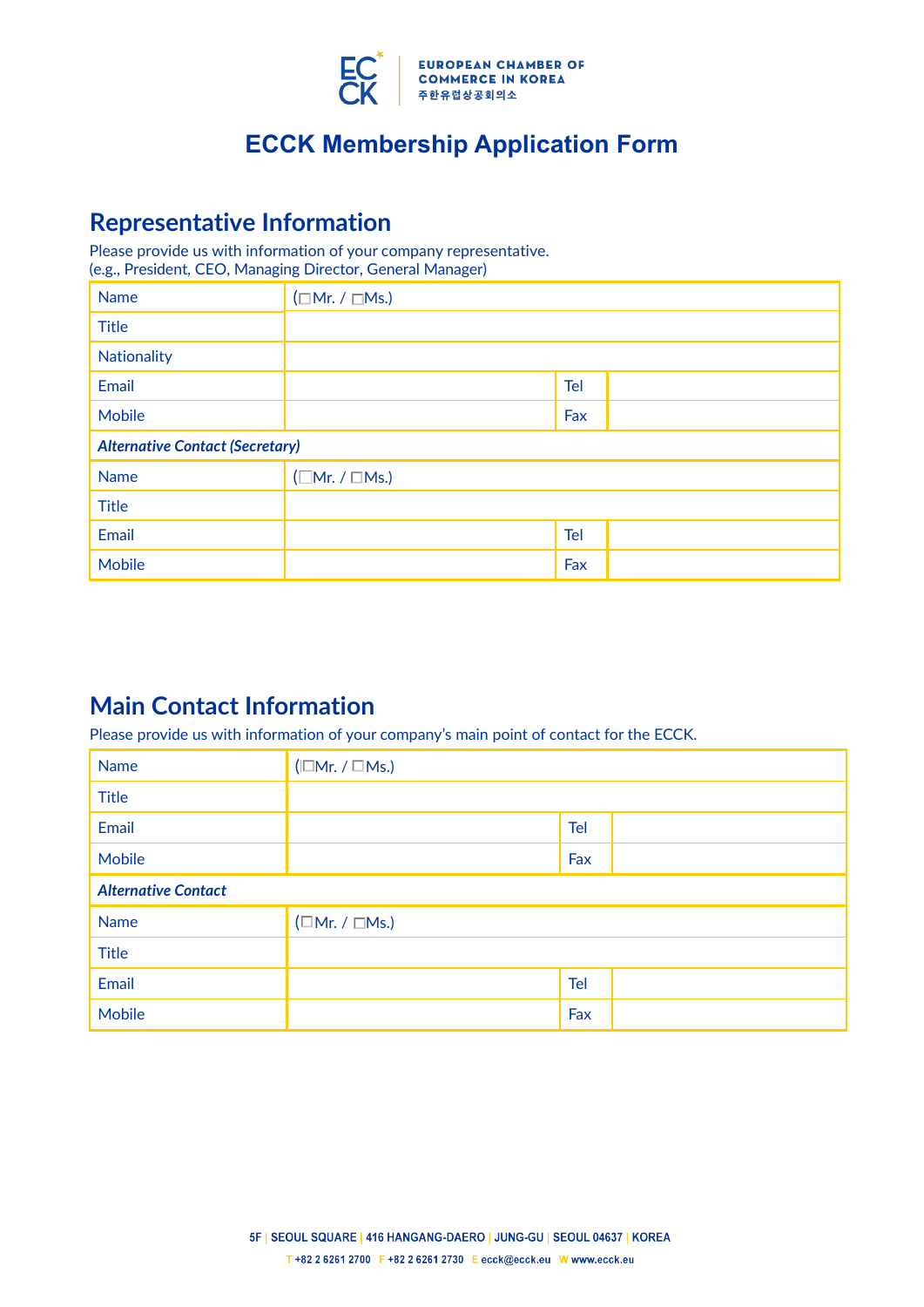

## **Additional Contact Information (Optional)**

Please provide us with additional executives' information of your company such as CFO, HR, PR&COM, Legal, etc. so that they can join the respective Forum; additionally you can provide information on any other alternative contact details of people you would like to be involved in the ECCK.

|                                     |              | <b>Executive Information</b> |              | <b>Alternative Information</b> |
|-------------------------------------|--------------|------------------------------|--------------|--------------------------------|
| $\mathbf{1}$<br>$\overline{2}$<br>3 | <b>Name</b>  |                              | <b>Name</b>  |                                |
|                                     | <b>Title</b> |                              | <b>Title</b> |                                |
|                                     | Email        |                              | Email        |                                |
|                                     | Tel          |                              | Tel          |                                |
|                                     | <b>Name</b>  |                              | <b>Name</b>  |                                |
|                                     | <b>Title</b> |                              | <b>Title</b> |                                |
|                                     | Email        |                              | Email        |                                |
|                                     | Tel          |                              | Tel          |                                |
|                                     | <b>Name</b>  |                              | <b>Name</b>  |                                |
| $\overline{4}$                      | <b>Title</b> |                              | <b>Title</b> |                                |
|                                     | Email        |                              | Email        |                                |
|                                     | Tel          |                              | Tel          |                                |
|                                     | <b>Name</b>  |                              | <b>Name</b>  |                                |
|                                     | <b>Title</b> |                              | <b>Title</b> |                                |
|                                     | Email        |                              | Email        |                                |
|                                     | <b>Tel</b>   |                              | Tel          |                                |

### **Point of Contact (Membership Fee Invoice, Directory, Advertisement / PR)**

|             | <b>Membership Fee Invoice</b> | <b>Directory</b> | <b>Advertisement / PR</b> |
|-------------|-------------------------------|------------------|---------------------------|
| <b>Name</b> |                               |                  |                           |
| Email       |                               |                  |                           |
| Tel         |                               |                  |                           |

### **Note**

Please attach a copy of your business registration certificate, company logo, PIPA (Annex) with the application form.

### **Membership Acceptance Confirmation**

If my application is accepted, I agree to be bound to the Articles of Association of the ECCK and its respective guidelines. A membership becomes effective after the approval by the Board of Directors as well as the receipt of full payments due.

**Name of Representative: Date: Date: Date: Date: Date: Date: Date: Date: Date: Date: Date: Date: Date: Date: Date: Date: Date: Date: Date: Date: Date: Date: Date: Date: Dat**